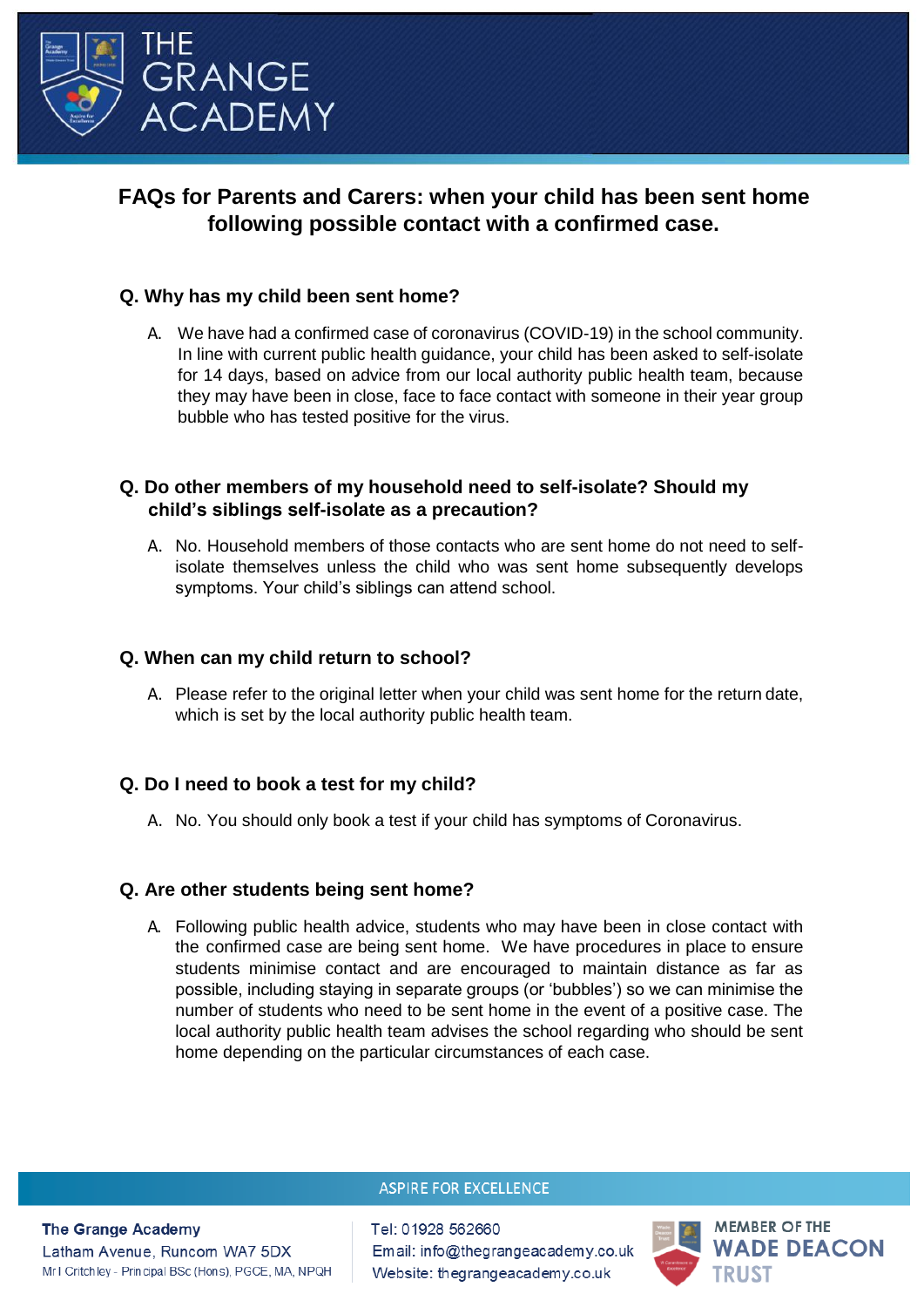

#### **Q. What if I think my child has had contact with the confirmed case?**

A. The school has liaised with the local health protection team to identify which children or groups of children need to self-isolate. If your child has not been asked to selfisolate, this is because there was no contact at school, or any contact at school was not sufficiently close to warrant self-isolation.

If you believe your child was in close contact with the confirmed case outside school, your child may need to self-isolate. Please contact the school in the first instance.

### **Q. What should I do if my child begins to show symptoms?**

A. If your child develops symptoms of coronavirus (COVID-19), then they must stay at home for at least 10 days, but all other household members who remain well must stay at home and not leave the house for 14 days. The 10-day and 14-day periods start from the day when your child developed symptoms. You must inform us of this as soon as possible.

[Arrange a test if](https://www.nhs.uk/conditions/coronavirus-covid-19/testing-and-tracing/) your child develops symptoms. This can be at a local test site (and get the results the next day) or by ordering a postal test kit (which will take a little longer) To arrange a test visit [https://www.nhs.uk/conditions/coronavirus-covid-](https://www.nhs.uk/conditions/coronavirus-covid-19/testing-and-tracing/get-atest-to-check-if-you-have-coronavirus/)[19/testing-and-tracing/get-atest-to-check-if-you-have-coronavirus/ o](https://www.nhs.uk/conditions/coronavirus-covid-19/testing-and-tracing/get-atest-to-check-if-you-have-coronavirus/)r call NHS 119.

If the test is positive, follow [guidance for households with possible or confirmed](https://www.gov.uk/government/publications/covid-19-stay-at-home-guidance) coronavirus [\(COVID-19\)](https://www.gov.uk/government/publications/covid-19-stay-at-home-guidance) infection, and engage with the NHS Test and Trace process. Your child must continue to self-isolate for the remainder of the 10-day period, and other members of the household must continue to self-isolate for the remainder of the 14-day period. You must inform us of this as soon as possible.

If the test is negative, your child can return to school at the end of the self-isolation period for their bubble. Please refer to the original letter when your child was sent home. Other members of the household can stop self-isolating. You must inform us of this as soon as possible.

We ask all parents and carers to keep the school informed of any changes to your family's medical state. If your child has a positive test and they may have been in contact with others in school, those in their class / group may need to be sent home and asked to self-isolate for 14 days.

#### **Q. How do I book a test?**

A. To arrange a test visit [https://www.nhs.uk/conditions/coronavirus-covid-19/testing](https://www.nhs.uk/conditions/coronavirus-covid-19/testing-and-tracing/get-atest-to-check-if-you-have-coronavirus/)and-tracing/get-a [test-to-check-if-you-have-coronavirus/ o](https://www.nhs.uk/conditions/coronavirus-covid-19/testing-and-tracing/get-atest-to-check-if-you-have-coronavirus/)r call NHS 119.

#### **ASPIRE FOR EXCELLENCE**

#### **The Grange Academy**

Latham Avenue, Runcom WA7 5DX Mr I Critchley - Principal BSc (Hons), PGCE, MA, NPQH

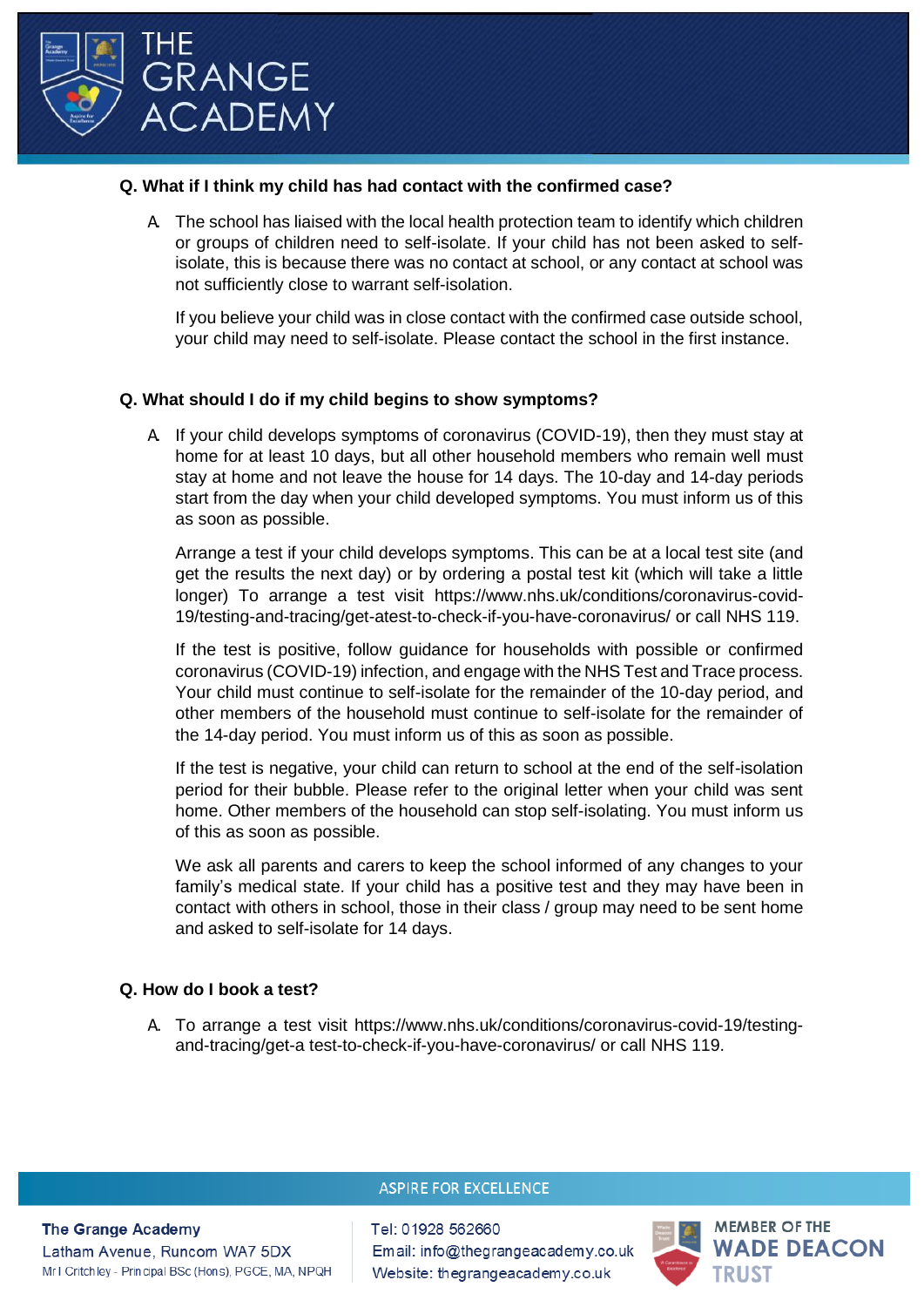

### **Q. What if I can't book a test? How long should I keep trying to book?**

A. There are a limited number of home test kits and drive-through or walk-through test appointments available at a time. If the website says there are none left, it's because NHS Test and Trace have given out all the kits and filled all the appointments that are available at the moment. Try again later as more appointments are made available during the day.

You need to get the test done in the first 5 days of having symptoms. You can try asking for a home test kit up to 3pm on the 4th day since symptoms started.

*Source:<https://www.nhs.uk/contact-us/get-help-with-asking-for-a-coronavirus-test/>*

### **Q. Can my child book their own test? Can my child do their own test?**

A. According to the NHS website, a young person can apply for a test for themselves from the age of 16. Parents and carers can apply for a test for their children, whatever their age.

Children aged 11 or under cannot do the test themselves. Parents and carers will have to swab test their child, whether you get a home test kit or go to a test site. You will get instructions on how to do it. Some test sites have testers who will carry out the swab test but this is only available for adults and children aged 12 and above.

Children aged 12 to 17 can swab test themselves or have their parent or guardian swab test them. At some test sites, a tester will carry out the test.

*Source:<https://www.nhs.uk/contact-us/get-help-with-asking-for-a-coronavirus-test/>*

#### **Q. What about Free School Meals?**

A. School will provide a lunch option for FSM students. The arrangements for this will be communicated separately to the relevant parents and carers.

#### **Q. How will remote learning take place while my child is at home?**

A. Whilst at home, students will be expected to access online learning. Further information about how to access the work will be sent out so that students can continue with their learning. Currently it is our intention that all students follow their timetabled lessons each day with support from their teachers.

#### **ASPIRE FOR EXCELLENCE**

**The Grange Academy** 

Latham Avenue, Runcom WA7 5DX Mr I Critchley - Principal BSc (Hons), PGCE, MA, NPQH